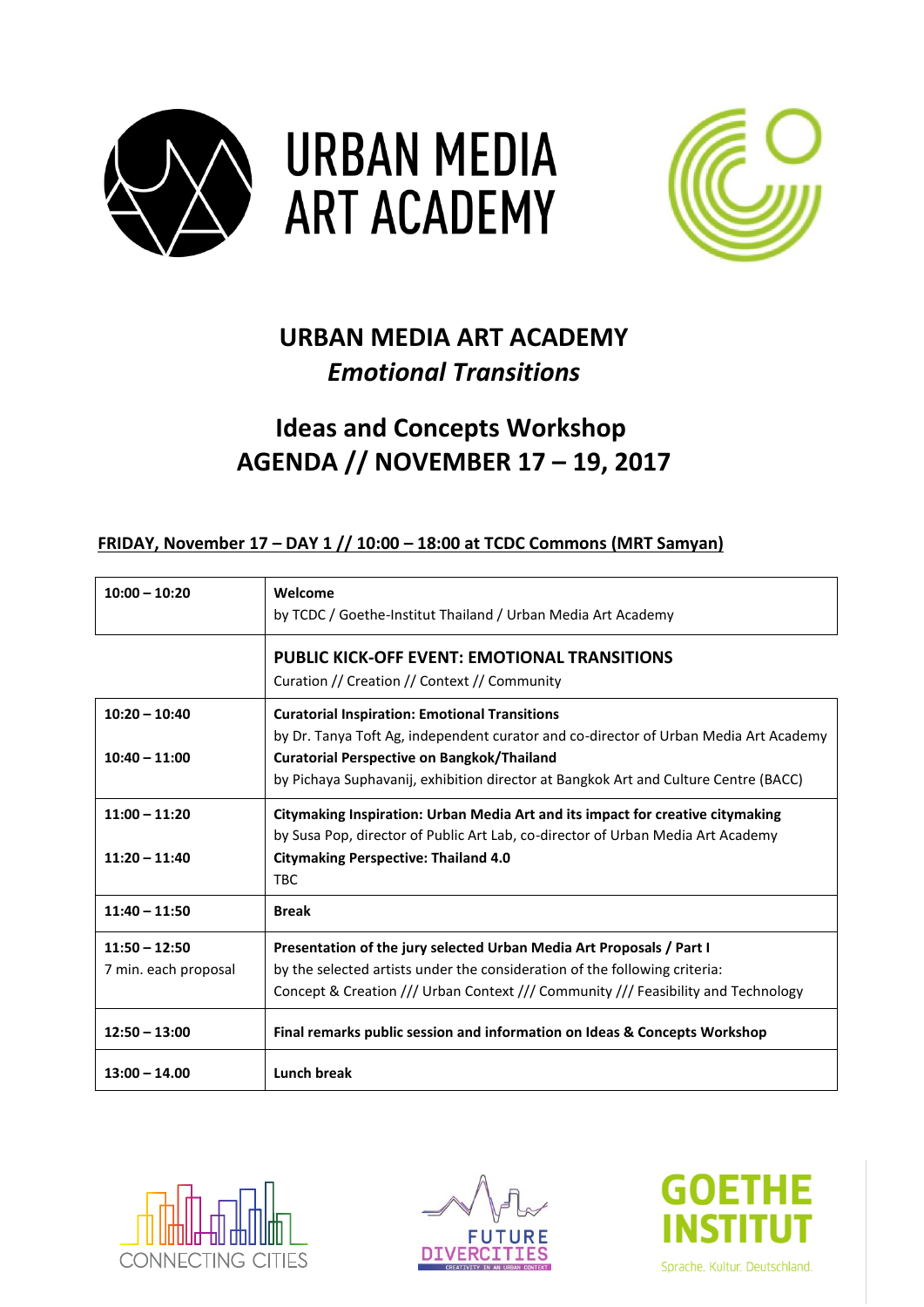|                         | <b>WORKSHOP SESSION: CONCEPT CONTEXT COMMUNITY</b><br>What motivates the project idea, and how does it relate to its contexts, communities,<br>the city and society? What are the contexts for urban media art (site-specific<br>environment, local and global)? In which ways may urban media art engage its<br>contexts? What does it mean to engage a community, what could be the<br>methodologies, and toward what aims? |
|-------------------------|-------------------------------------------------------------------------------------------------------------------------------------------------------------------------------------------------------------------------------------------------------------------------------------------------------------------------------------------------------------------------------------------------------------------------------|
| $14:00 - 15:30$         | <b>Feedback - Concept and Creation</b>                                                                                                                                                                                                                                                                                                                                                                                        |
| (15 min. each proposal) | Zoom into the project proposals, collective feedback                                                                                                                                                                                                                                                                                                                                                                          |
| $15:30 - 15:45$         | <b>Break</b>                                                                                                                                                                                                                                                                                                                                                                                                                  |
| $15:45 - 16:00$         | <b>Inspirational Talk: Context and Community</b>                                                                                                                                                                                                                                                                                                                                                                              |
|                         | by Ali Smith, founder of Superact, Road to Change                                                                                                                                                                                                                                                                                                                                                                             |
|                         | and Ambassador to the Chaffinch Trust                                                                                                                                                                                                                                                                                                                                                                                         |
| $16:00 - 17:30$         | Workshop Session - Context and Community                                                                                                                                                                                                                                                                                                                                                                                      |
|                         | Zoom into the project proposals, collective feedback                                                                                                                                                                                                                                                                                                                                                                          |
| $17:30 - 18:00$         | Wrap-up, Q&A and Preparations for Day 2                                                                                                                                                                                                                                                                                                                                                                                       |

## **SATURDAY, November 18 – DAY 2 // 10:00 – 18:00 at TCDC Commons (MRT Samyan)**

| $10:00 - 10:15$                         | <b>Daily Overview</b>                                                                                                                                                                                                                                                                                                                                                                                                                 |
|-----------------------------------------|---------------------------------------------------------------------------------------------------------------------------------------------------------------------------------------------------------------------------------------------------------------------------------------------------------------------------------------------------------------------------------------------------------------------------------------|
|                                         | <b>WORKSHOP SESSION: TECHNOLOGICAL DIMENSION</b><br>What to have in mind in order for urban media art projects to be technologically<br>feasible? How to balance project aims with costs and realistic scenarios for the<br>artwork's production? What kind of support is needed to carry out the project, whom<br>and for how long? How may the project invent or promote new ways of engaging<br>technology in artistic production? |
| $10:15 - 11:15$<br>7 min. each proposal | Presentation of the Urban Media Art Proposals / Part II (progress after Day 1)<br>by the selected artists under the consideration of the following criteria:<br>Idea & Concept /// Urban Context /// Community /// Feasibility and Technology                                                                                                                                                                                         |
| $11:15 - 11:35$                         | <b>Inspirational Talk: Technology</b><br>by Dr. Ing. Priyakorn Pusawiro, professor at Esic Lab,<br>King Mongkut's University of Technology Thonburi                                                                                                                                                                                                                                                                                   |
| $11:35 - 11:45$                         | <b>Break</b>                                                                                                                                                                                                                                                                                                                                                                                                                          |
| $11:45 - 13:30$                         | <b>Workshop Session - Technology</b><br>Zoom into the project proposals, collective feedback                                                                                                                                                                                                                                                                                                                                          |
| $13:30 - 14:30$                         | <b>Lunch Break</b>                                                                                                                                                                                                                                                                                                                                                                                                                    |